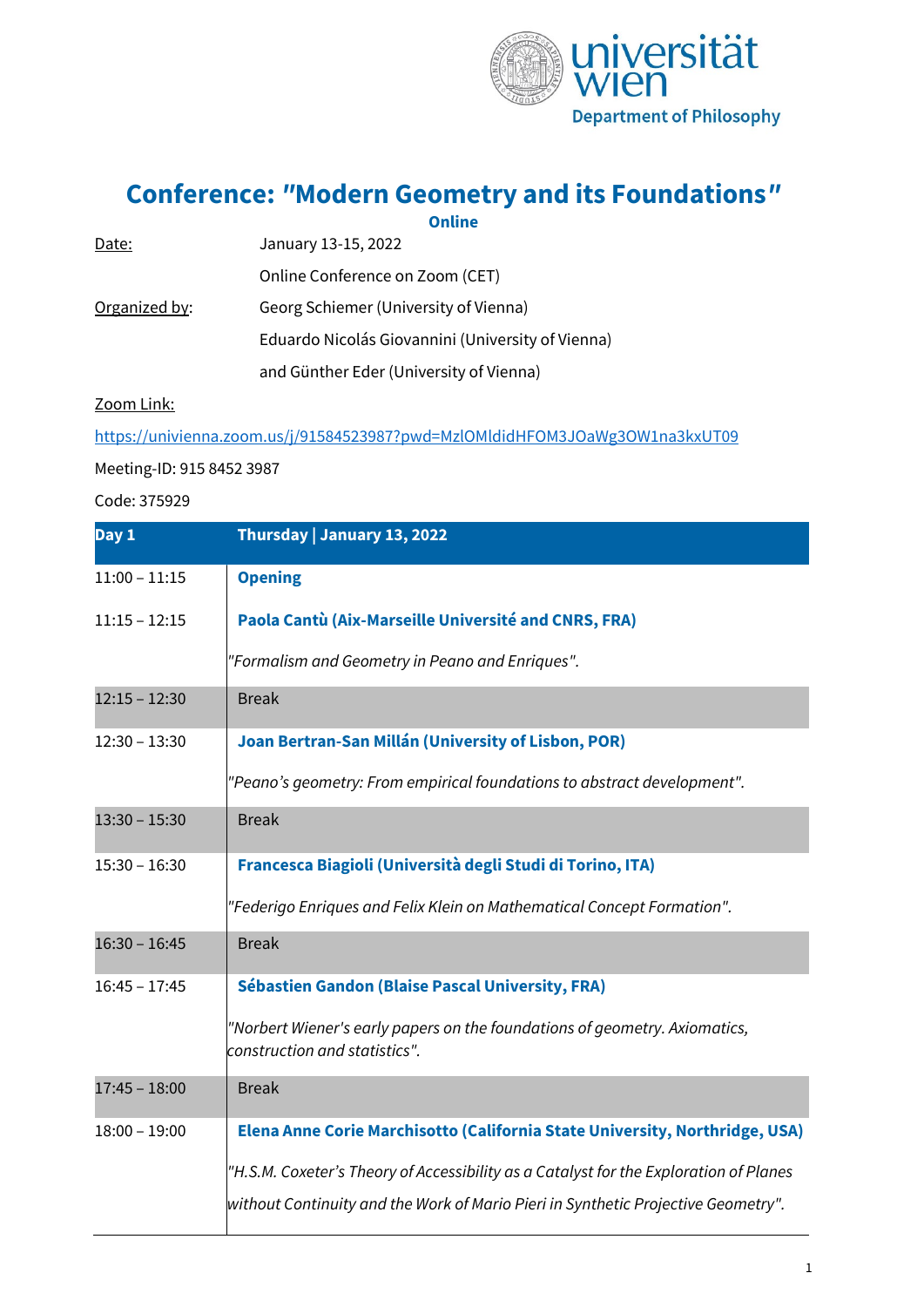

| Day 2           | Friday   January 14, 2022                                                                     |
|-----------------|-----------------------------------------------------------------------------------------------|
| $11:15 - 12:15$ | Vincenzo De Risi (Université Paris-Diderot - CNRS, FRA)                                       |
|                 | "The Discovery of Non-Euclidean Geometry and the Beginnings of Modern<br>Mathematics".        |
| $12:15 - 12:30$ | <b>Break</b>                                                                                  |
| $12:30 - 13:30$ | Davide Crippa (Centre for Science, Technology and Society Studies, CZ)                        |
|                 | "Bolzano's Early Research on Elementary Geometry".                                            |
| $13:30 - 15:30$ | <b>Break</b>                                                                                  |
| $15:30 - 16:30$ | Andrew Arana (Université de Lorraine, FRA) and                                                |
|                 | Heather Burnett (CNRS, Université de Paris)                                                   |
|                 | "Mathematical hygiene: a case study of Cartesian geometry".                                   |
| $16:30 - 16:45$ | <b>Break</b>                                                                                  |
| $16:45 - 17:45$ | <b>Tabea Rohr (Université de Lorraine, FRA)</b>                                               |
|                 | "The distinction between analytic and synthetic geometry from an axiomatic point<br>of view". |
| $17:45 - 18:00$ | <b>Break</b>                                                                                  |
| $18:00 - 19:00$ | <b>James Tappenden (University of Michigan, USA)</b>                                          |
|                 | "Frege, Contact Transformations and General Duality in 1895-1906".                            |